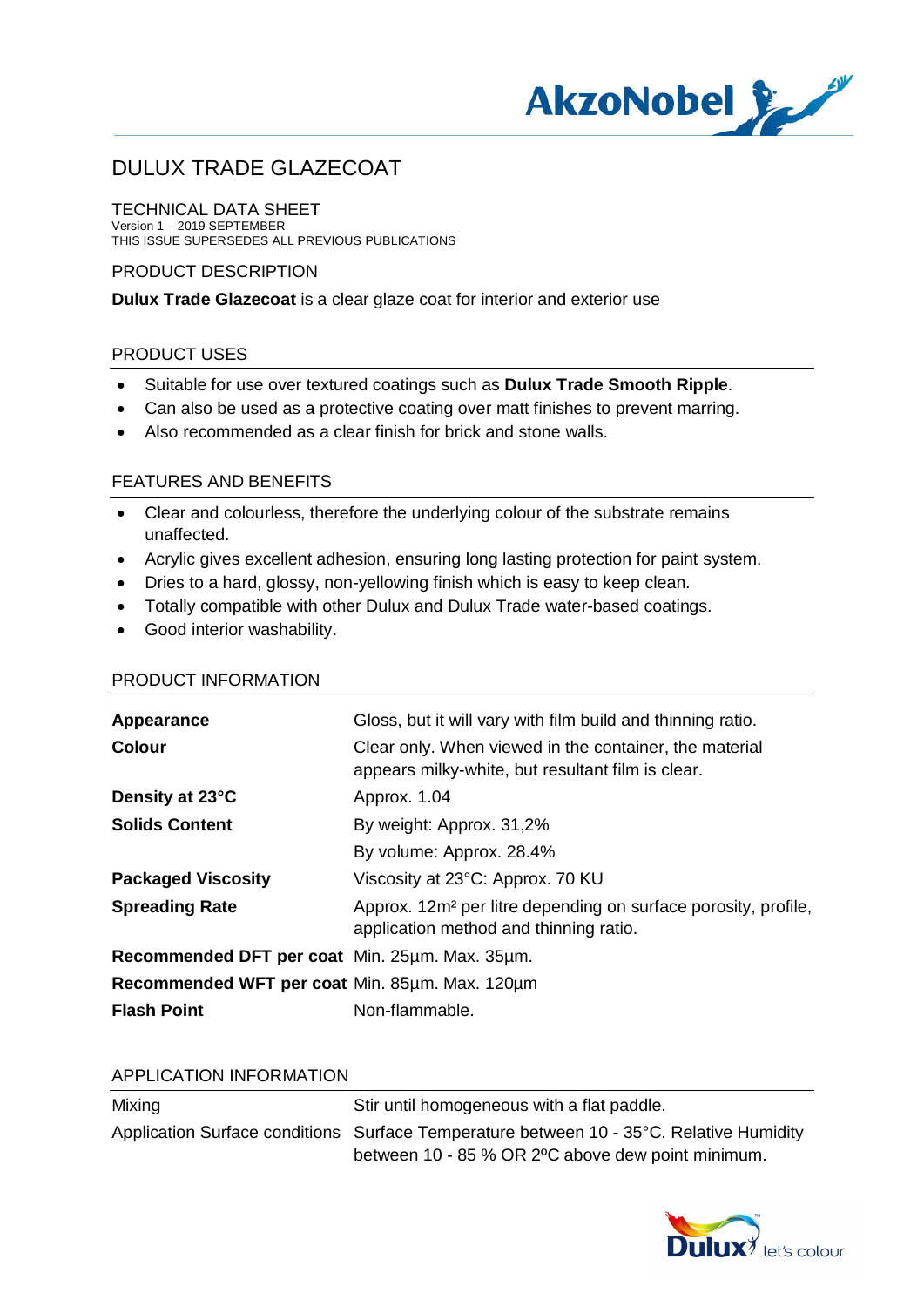

# DULUX TRADE GLAZECOAT

## APPLICATION INFORMATION

| Application methods   | Ready for use with brush or roller. A short-nap mohair roller<br>is preferred. Heavy pile and foam rollers can create aeration<br>problems. |
|-----------------------|---------------------------------------------------------------------------------------------------------------------------------------------|
| <b>Thinner</b>        | Water. Up to 2 litres water per 5 litre of <b>Dulux Trade</b><br>Glazecoat may be added to reduce the gloss level.                          |
| Drying Time           | Touch dry 30 minutes at 23°C.                                                                                                               |
| <b>Recoating Time</b> | 4 hours at 23°C (Drying times will be extended during cold,<br>wet or humid conditions.)                                                    |
| Cleaning of equipment | After use, remove as much product as possible, and then<br>clean immediately with water.                                                    |
| <b>Substrates</b>     | Suitable for application to brick and stone walls, walls<br>painted with matt textured coatings, and wallpapered walls.                     |
| Precautions:          | Do not apply during cold (below 10°C) or wet weather.                                                                                       |
|                       | Not suitable as a coating for floors.                                                                                                       |
|                       | Do not apply directly to bare metal surfaces.                                                                                               |
|                       | Not suitable for direct application to powdery or friable<br>surfaces whether previously painted or not.                                    |
| <b>Coats Required</b> | Apply three finishing coats to new surfaces to achieve a<br>continuous closed film.                                                         |

### SURFACE PREPARATION

Ensure that surfaces are sound and free from dust, oil, grease, dirt, and debris. Surfaces must be thoroughly dry - no more than 12% moisture content.

#### NEW SURFACES

#### **Textured Coatings**

· The textured coating must be allowed to dry for at least 18 hours – longer if the weather is wet and/or cold.

#### **Brick and Stone Walls**

· Surfaces must be sound, clean, dry and sound. Do not apply if, through age, the surface is powdery or friable.

#### **Wallpaper**

· The surface must be sound, clean, and free from oil or soil marks. These can interfere with the adhesion of the coating.